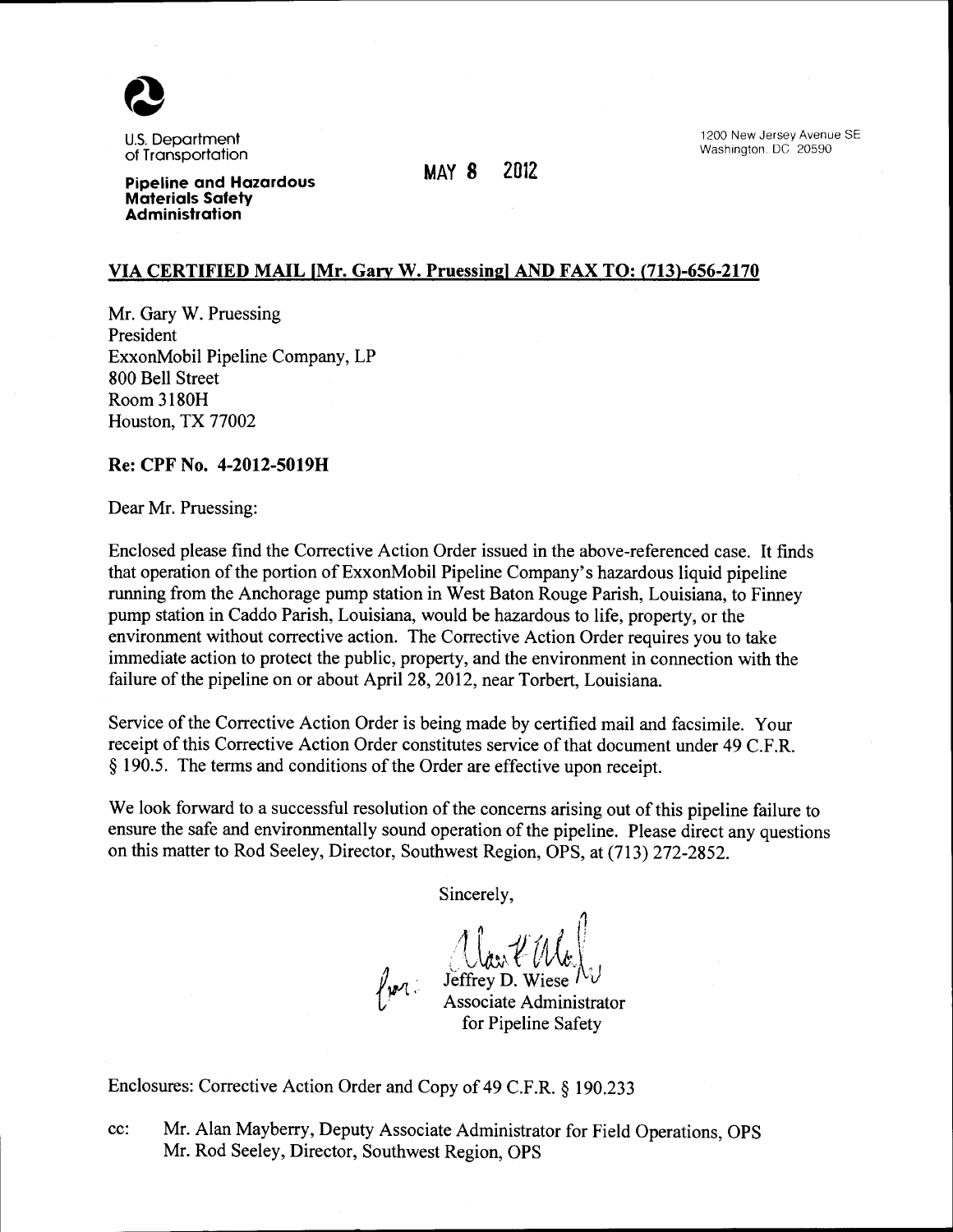# U.S. **DEPARTMENT OF TRANSPORTATION PIPELINE AND HAZARDOUS MATERIALS SAFETY ADMINISTRATION OFFICE OF PIPELINE SAFETY WASHINGTON, D.C. 20590**

) ) ) ) ) )

**In the Matter of** 

**ExxonMobil Pipeline Company, LP,** 

**Respondent.** 

**CPF** No. **4-2012-5019H** 

#### **CORRECTIVE ACTION ORDER**

#### **Purpose and Background**

This Corrective Action Order (Order) is being issued under 49 U.S.C. § 60112 to ExxonMobil Pipeline Company, LP (EMPCO or Respondent), the operator of a hazardous liquid pipeline running from the company's Anchorage pump station in West Baton Rouge Parish, Louisiana, to its Finney pump station in Caddo Parish, Louisiana, known as Segments 3 and 4 of the North System within the Brass Area Unit (Affected Pipeline). This Order finds that operation of the Affected Pipeline without corrective action is or would be hazardous to life, property, or the environment and requires Respondent to take immediate action to ensure the safe and environmentally sound operation of the pipeline.

On or about April 28, 2012, Respondent experienced a failure on the Affected Pipeline requiring shut down and reported a crude oil spill to the National Response Center (NRC) the following day after identifying the failure site near the town of Torbert, Louisiana (Failure). Respondent currently estimates the volume of the oil spill to be approximately 1891 barrels.

Pursuant to 49 U.S.C. § 60117, the Pipeline and Hazardous Materials Safety Administration (PHMSA), Office of Pipeline Safety (OPS), initiated an investigation of the Failure. OPS determined that the release originated from the Affected Segment, but the cause of the Failure has not yet been determined. The preliminary findings of the investigation are as follows:

#### **Preliminary Findings**

• At approximately 10:40 p.m. CST on April 28, 2012, Respondent experienced a sudden pressure drop on the Affected Pipeline requiring shut down of the line. Respondent initiated steps to identify the cause of the Failure.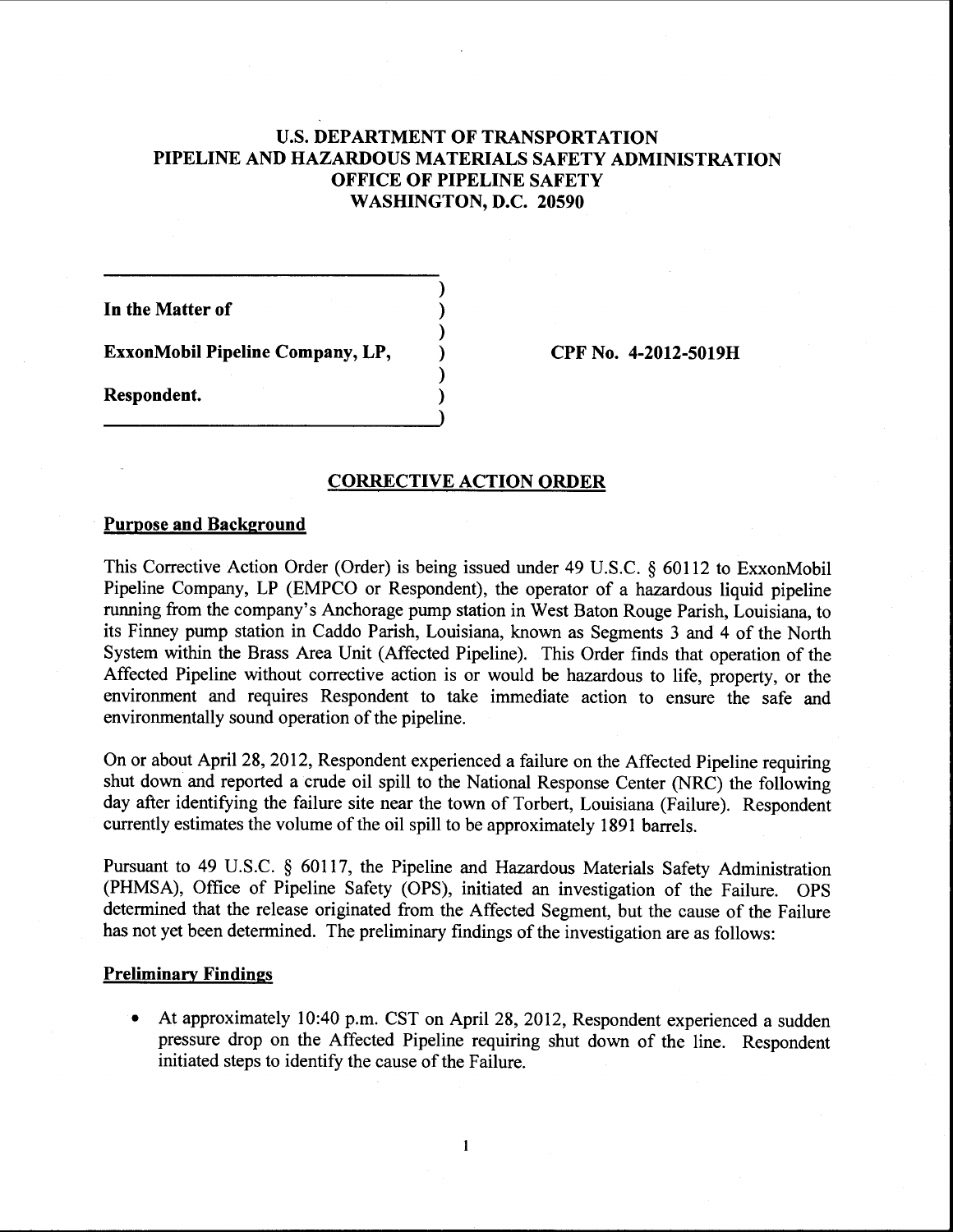- At approximately 1:50 p.m. CST on April 29, 2012, Respondent identified the failure site by ground patrol and notified the NRC of a crude oil spill at 3:19 p.m. (NRC Report No. 1010007). The Failure occurred at Station 2717+85 in Pointe Coupee Parrish, Louisiana, near the town of Torbert.
- The volume of the crude oil spill is currently estimated by Respondent to be approximately 1891 barrels. Due to the proximity of the spill area to the Intracoastal Canal, Respondent initiated surface water containment measures, including the deployment of booms.
- Following the Failure, Respondent isolated the failed pipe by closing block valves upstream and downstream of the Failure site. Respondent installed a drain tap at a low point to evacuate the crude oil that remained in the line. The portion of the line running from the Anchorage Pump Station to the Finney Pump Station, designated as Segments 3 and 4, i.e., the Affected Pipeline, remains out of service.
- The maximum operating pressure (MOP) of the Affected Pipeline is 1061 psig, as established by hydrostatic test in 2001. At the time of the Failure, the actual operating pressure of the pipeline was 969 psig.
- The operator determined that a 20% pressure reduction on Segment 1 (from the St. James pump station to the Anchorage pump station), Segment 2 (from the Anchorage pump station to the Krotz Springs pump station), and Segment 5 (from the Finney pump station to the Mid Valley pump station) of the North System was appropriate.
- On May 7, 2012, Respondent excavated the Failure site and removed the section of pipe containing the Failure origin. The preliminary visual inspection by OPS at the scene indicated the presence of a 17-foot-long rupture along the longitudinal seam at the 12 o'clock position. The failed pipe section is being transported to a metallurgist for failure analysis.
- Respondent deployed absorbent padding and vacuum trucks to begin removal of the spilled oil and initiated soil removal and remediation actions.
- The cause of the Failure is unknown and the investigation is ongoing.
- Due to its proximity to public roads and various surface waters, including drainage channels, streams, and the Intracoastal Canal, portions of the Affected Pipeline are in areas that could affect High Consequence Areas (HCA), as defined in 49 C.F.R. § 195.450, and the pipe at the Failure site is subject to the Integrity Management Program requirements of 49 C.F.R. § 195.452.
- The 22-inch diameter portion of the Affected Pipeline was constructed in 1956 of 0.312inch wall thickness, grade X52 pipe with an electric resistance welded (ERW) seam. It was manufactured by Youngstown Steel and has a coal tar enamel coating and an impressed-current cathodic protection system.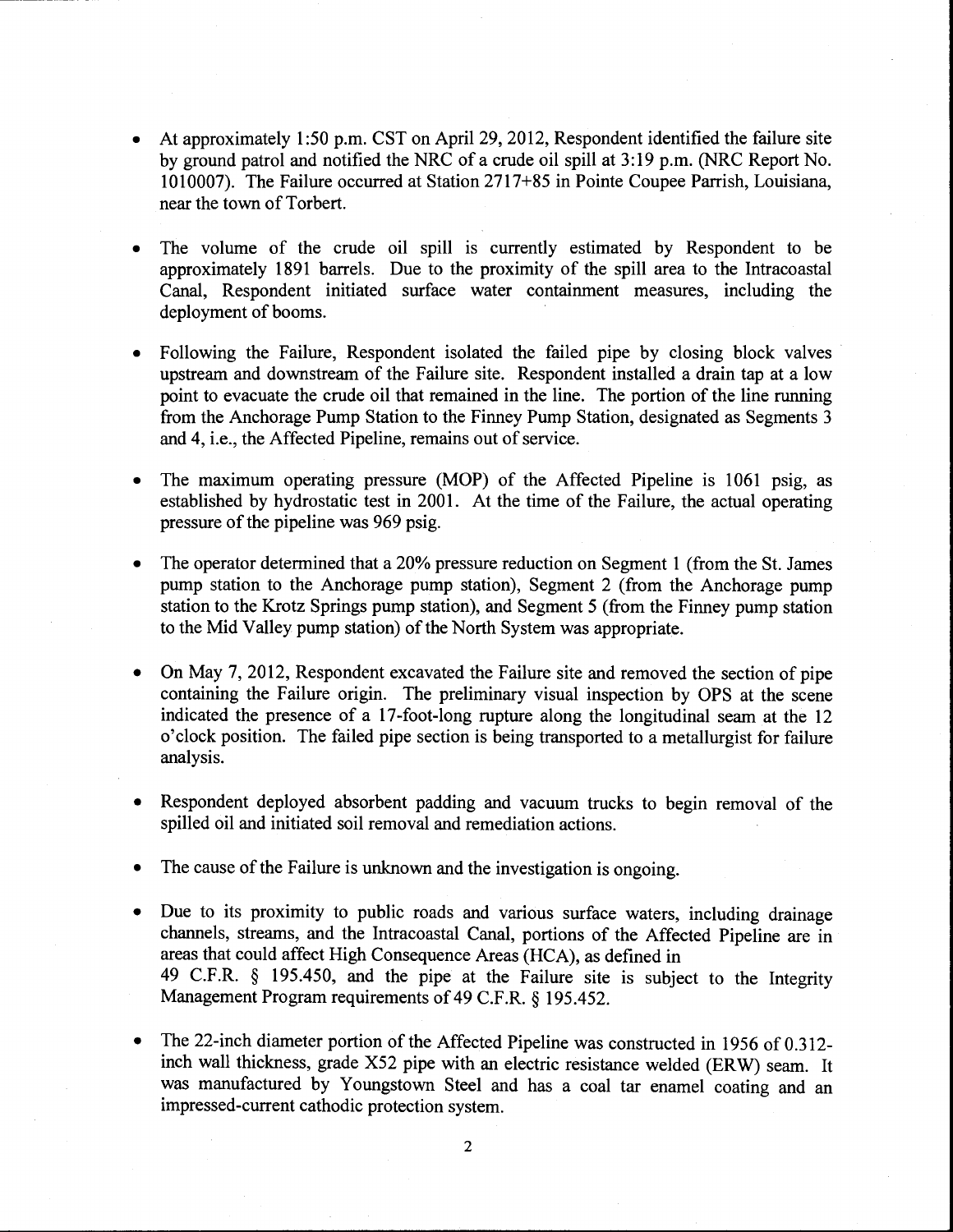- The Affected Pipeline is part of Respondent's pipeline system known as the North System within the Brass Area Unit. The Affected Pipeline consists of approximately 198.8 miles of pipe transporting crude oil and refined petroleum products across Louisiana and Texas.
- The most recent internal assessment of the Affected Pipeline occurred in 2007. The operator reported that this assessment did not reveal any anomalies requiring corrective action.
- EMPCO is an affiliate of ExxonMobil Pipeline Company, LP, and transports over 2.7 million barrels of crude oil and refined products every day through over 8000 miles of pipelines.<sup>1</sup>

## Determination of Necessity for Corrective Action Order and Right to Hearing

Under 49 U.S.C. § 60112 and 49 C.F.R. § 190.233, the Associate Administrator for Pipeline Safety (Associate Administrator) may issue a corrective action order after providing reasonable notice and the opportunity for a hearing if he finds that a particular pipeline facility is or would be hazardous to life, property, or the environment. The terms of such an order may include the suspended or restricted use of a pipeline facility, physical inspection, testing, repair, replacement, or any other action as appropriate. The Associate Administrator may also issue a corrective action order without providing any notice or the opportunity for a hearing if he finds that a failure to do so expeditiously will result in likely serious harm to life, property or the environment. The opportunity for a hearing will be provided as soon as practicable after the issuance of the CAO in such cases.

After evaluating the preliminary findings, I find that the continued operation of the Affected Pipeline without corrective measures would be hazardous to life, property, and the environment. Additionally, having considered the age of the pipe, the manufacture of the pipe, the circumstances surrounding the Failure, the proximity of the pipeline to populated areas, public roadways, HCAs, and the Intracoastal Canal, the hazardous nature of the product being transported, the pressure required for transporting the material, and the ongoing investigation to determine the cause of the Failure, I find that a failure to issue this Order expeditiously to require immediate corrective action would result in likely serious harm to life, property, and the environment. Accordingly, this Corrective Action Order is being issued without prior notice and opportunity for a hearing and the terms and conditions are effective upon receipt.

Within 10 days of receipt of this Order, Respondent may request a hearing, to be held as soon as practicable, by notifying the Associate Administrator for Pipeline Safety in writing, with a copy to the Director, Southwest Region, PHMSA (Director). If a hearing is requested, it will be held telephonically or in-person in Houston, Texas.

After receiving and analyzing additional data in the course of this investigation, PHMSA may identify other corrective measures that need to be taken. Respondent will be notified of any

<sup>1</sup> http://www.exxonmobilpipeline.com/USA-English/EMPCo/ourcompany.aspx (last visited May 6, 2012).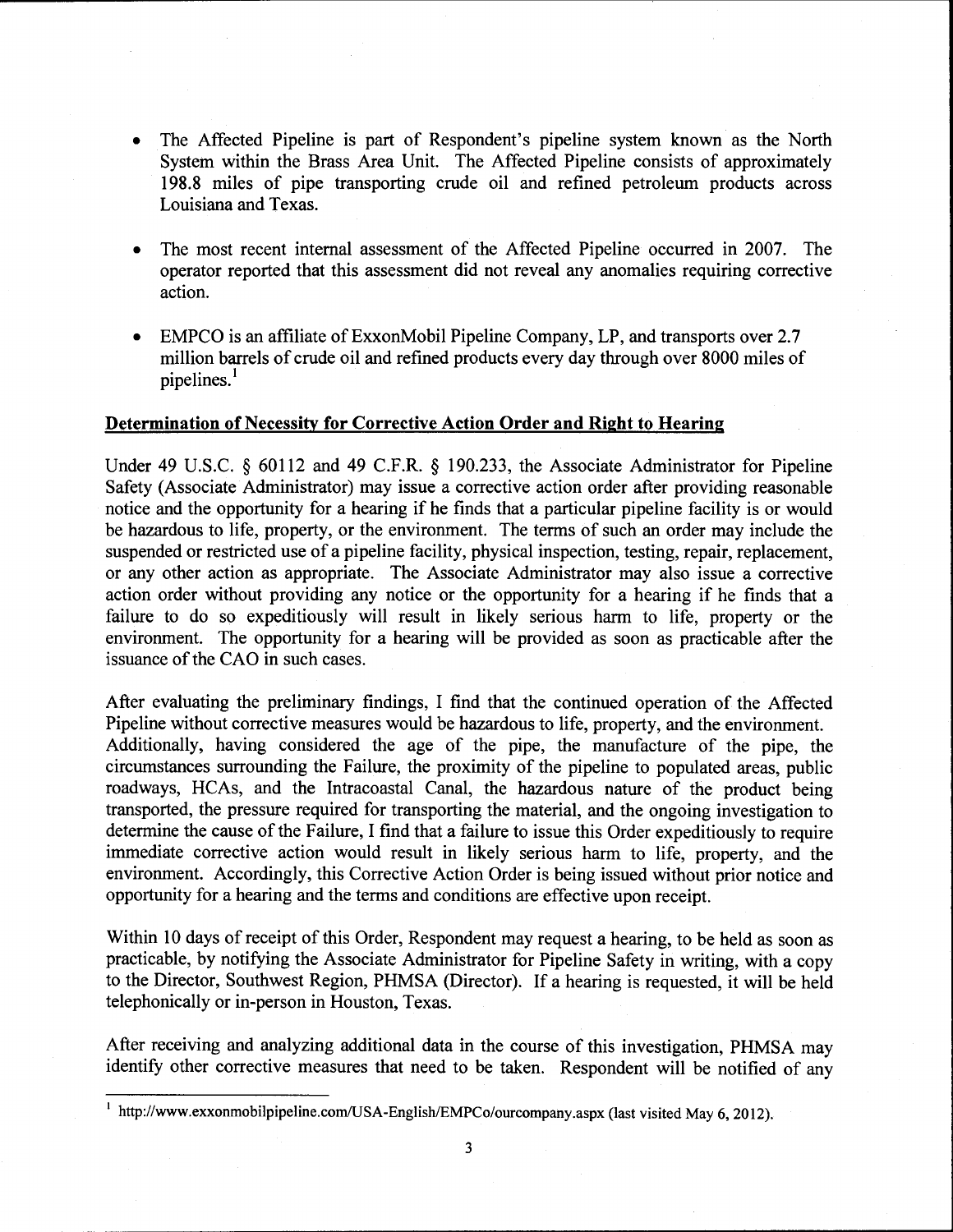additional measures required and amendment of this Order will be considered. To the extent consistent with safety, EMPCO will receive notice and an opportunity for a hearing prior to the imposition of any additional corrective measures.

## **Required Corrective Action**

Pursuant to 49 U.S.C. § 60112, EMPCO is ordered to immediately take the following corrective actions to ensure the safe operation of the Affected Pipeline:

- 1. Develop and submit a written re-start plan for prior approval of the Director. Obtain written approval from the Director prior to resuming operation of the Affected Pipeline. The restart plan must provide for adequate patrolling of the Affected Pipeline during the restart process and must include an incremental start-up, with each increment to be held for at least two hours. Include sufficient surveillance of each increment to ensure that no leaks are present when operation of the line is resumed. The restart plan must specify a daylight restart and specify advance communications with local emergency response officials.
- 2. After receiving approval from the Director to restart the Affected Pipeline, maintain a twenty percent (20%) pressure reduction in the operating pressure of the Affected Pipeline. The operating pressure is not to exceed eighty percent (80%) of the actual operating pressure in effect immediately prior to the Failure. Submit the operating pressures for each pump station on the Affected Pipeline at the time of failure and reduced discharge pressure limits for approval by the Director in the restart plan referenced in Item 1. This pressure restriction will remain in effect until written approval to increase the pressure or return the pipeline to its pre-failure operating pressure is obtained from the Director pursuant to Item 10.
- 3. As recommended in PHMSA Advisory Bulletin 2012-06, verify the records for the Affected Pipeline relating to operating specifications for maximum operating pressure (MOP). Within 45 days of receipt of this Order, submit a report on this record verification and copies of these records to the Director.
- 4. Within 45 days of receipt of this Order, complete mechanical and metallurgical testing and failure analysis of the failed pipe, including analysis of soil samples and any foreign materials. Complete the testing and analysis as follows:

A. Document the chain-of-custody when handling and transporting the failed pipe section and other evidence from the Failure site;

B. Use the testing protocol provided by PHMSA and submit the selection of the testing laboratory to the Director for prior approval;

C. Prior to commencing the mechanical and metallurgical testing, provide the Director with the scheduled date, time, and location of the testing to allow a PHMSA representative to witness the testing; and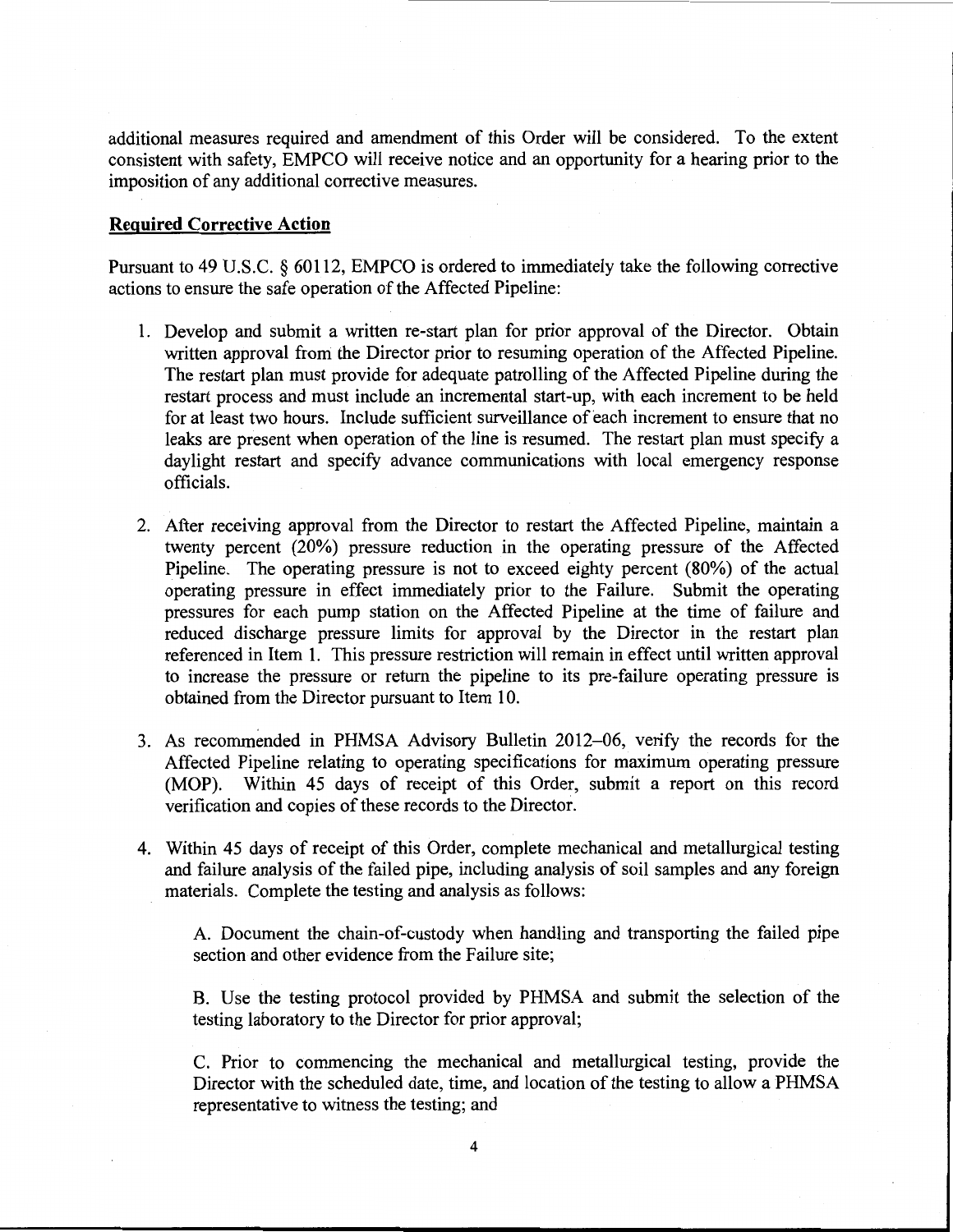D. Ensure that the testing laboratory distributes all resulting reports in their entirety (including all media), whether draft or final, to the Director at the same time as they are made available to Respondent.

- 5. Within 60 days following receipt of this Order, complete a failure analysis. Elements of the failure analysis must include but not be limited to: a scoping document of the analysis; procedures associated with failure analysis; and multiple methods used for the analysis and updates on each method as it progresses. Provide the Director with the scheduled date, time, and location of personnel interviews and document reviews to allow a PHMSA representative to attend either in person or via teleconference. The analysis must document all contributory factors and the decision-making process. Submit a final report of the failure analysis results to the Director, including any lessons learned and whether the findings are applicable to other locations beyond the Affected Pipeline but within Respondent's Brass Area Unit pipeline system.
- 6. Within 90 days following receipt of this order, submit an integrity verification and remedial work plan to the Director for approval. The plan must provide for the verification of the integrity of the Affected Pipeline and must address all factors known or suspected in the Failure. The plan must include:
	- A. Integration of the results of the metallurgical analysis performed pursuant to Item 4 above and the failure analysis required by Item 5 above with all relevant pipeline system data, including all historical repair information, construction, operating, maintenance, testing, metallurgical analysis or other third~party consultation information, and assessment data. Data~gathering activities must include a review of the failure history (including both in~service and pressure test failures) of the North System pipelines and development of a written report containing all available information regarding locations, dates, and causes of leaks and failures;
	- B. The performance of additional field testing, inspections, and evaluations to determine whether and to what extent the conditions associated with the Failure, or any other integrity~threatening conditions are present elsewhere on the Affected Pipeline. Additional in-line inspections that can reliably detect any defects similar to those that caused or were a contributing factor to the Failure and confirmatory hydrostatic testing must be considered in the plan. Include a detailed description of the criteria to be used for the evaluation and prioritization of any integrity threats and anomalies that are identified;
	- C. A detailed description of the inspection and repair criteria to be used in the evaluation and prioritization of identified integrity threats. This is to include a description of how any defects are to be graded and a schedule for repairs or replacement;
	- D. Provisions for continuing long-term periodic testing and integrity verification measures, considering the results of the analyses, inspections, and corrective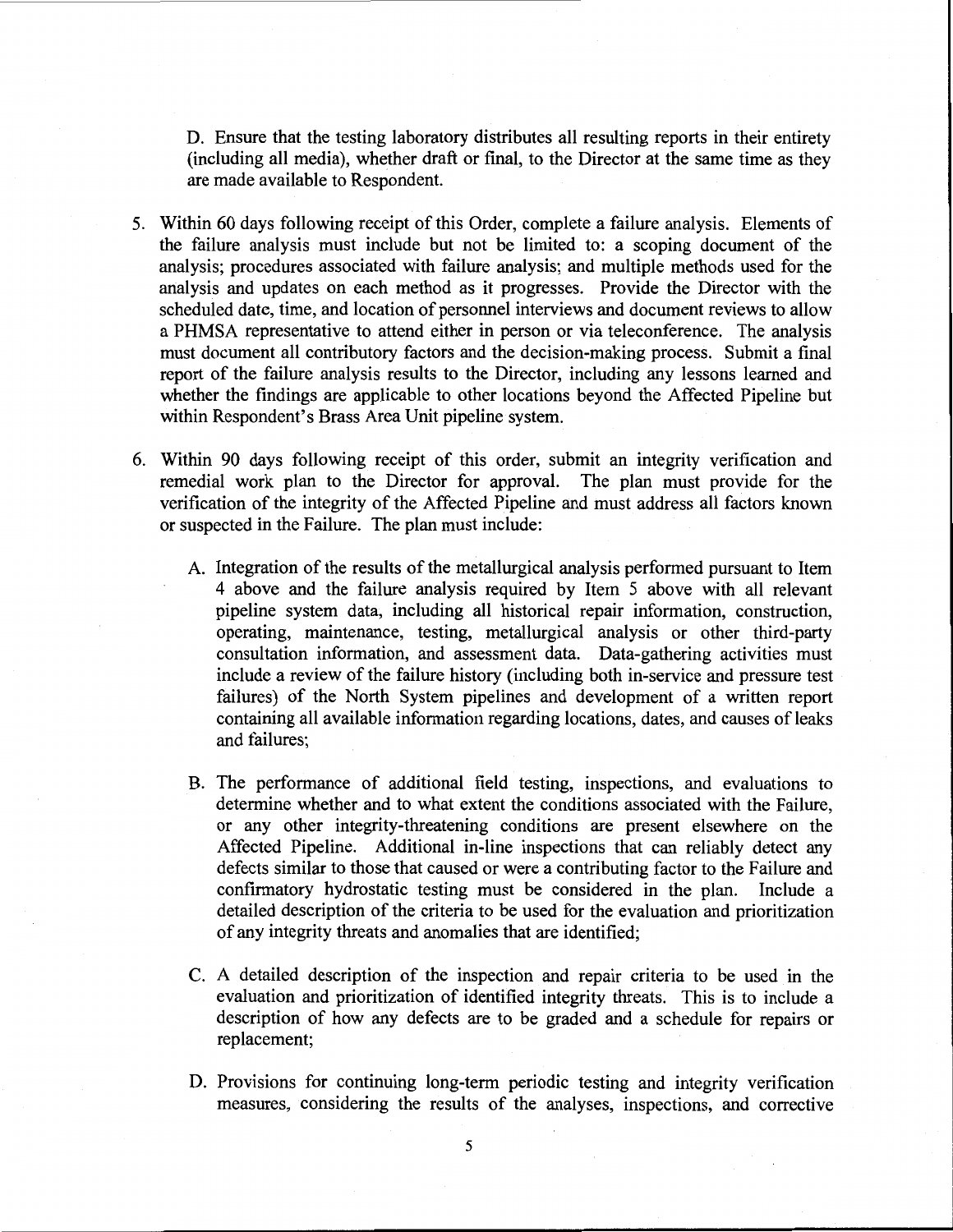measures undertaken pursuant to this Order, to ensure the ongoing safe operation of the Affected Pipeline;

- E. A proposed schedule for completion of the actions required by paragraphs A-D of this Item.
- 7. Upon approval by the Director, the integrity verification and remedial work plan becomes incorporated into this Order and shall be revised as necessary to incorporate the results of actions undertaken pursuant to this Order and whenever necessary to incorporate new information obtained during the failure investigation and remedial activities. Submit any such plan revisions to the Director for prior approval. The Director may approve plan elements incrementally.
- 8. Implement the work plan as approved by the Director, including any revisions to the plan.
- 9. Submit quarterly reports to the Director that: (1) include all available data and results of the testing and evaluations required by this Order; and (2) describe the progress of the repairs or other remedial actions being undertaken. The first quarterly report for the period from April28, 2012, through June 31, 2012, shall be due by July 31, 2012.
- 10. The Director may allow the removal or modification of the pressure restriction set forth in Item 2 above upon receipt of a written request from Respondent demonstrating that the hazard has abated and that restoring the Affected Pipeline to its pre-failure operating pressure or established MOP is justified based on a reliable engineering analysis showing that the pressure increase is safe, considering all known defects, anomalies and operating parameters of the pipeline.

The Director may grant an extension of time for compliance with any of the terms of this Order upon a written request timely submitted demonstrating good cause for an extension.

With respect to each submission that under this Order requires the approval of the Director, the Director may: (a) approve, in whole or part, the submission; (b) approve the submission on specified conditions; (c) modify the submission to cure any deficiencies; (d) disapprove, in whole or in part, the submission, directing that Respondent modify the submission; or (e) any combination of the above. In the event of approval, approval upon conditions, or modification by the Director, Respondent shall proceed to take all actions required by the submission as approved or modified by the Director. If the Director disapproves all or any portion of the submission, Respondent shall correct all deficiencies within the time specified by the Director, and resubmit it for approval. If a resubmitted item is disapproved in whole or in part, the Director may again require Respondent to correct the deficiencies in accordance with the foregoing procedure, and the Director may otherwise proceed to enforce the terms of this Order.

Be advised that all material you submit in response to this enforcement action is subject to being made publicly available. If you believe that any portion of your responsive material qualifies for confidential treatment under 5 U.S.C. 552(b), you must provide, along with the complete original document, a second copy of the document with those portions you believe qualify for

6